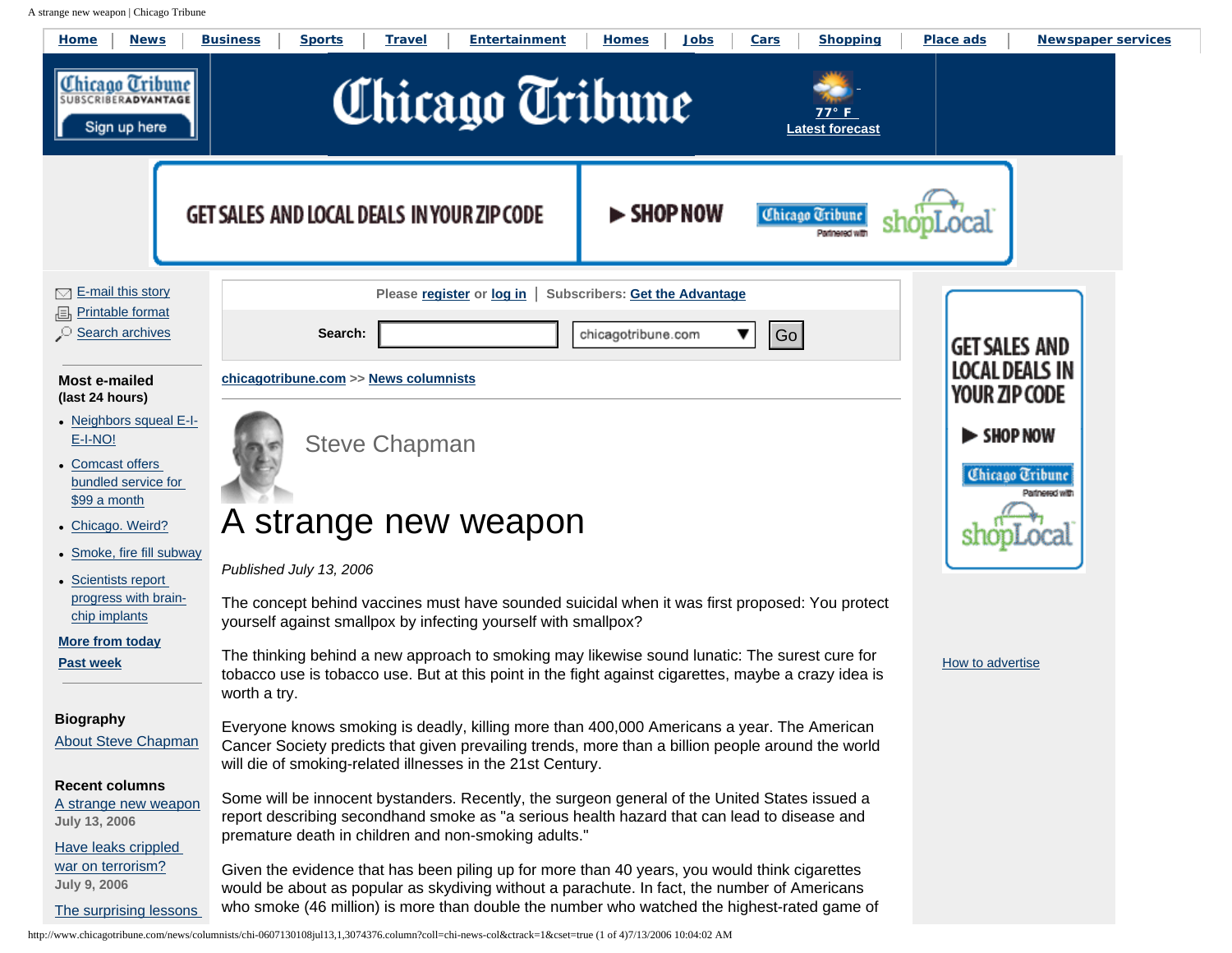A strange new weapon | Chicago Tribune [of the Patriot Act](http://www.chicagotribune.com/news/columnists/chi-0607060080jul06,1,4385099.column?coll=chi-news-col) **July 6, 2006** [The court to](http://www.chicagotribune.com/news/columnists/chi-0607020378jul02,1,5761357.column?coll=chi-news-col) [democracy: Drop dead,](http://www.chicagotribune.com/news/columnists/chi-0607020378jul02,1,5761357.column?coll=chi-news-col)  [citizens](http://www.chicagotribune.com/news/columnists/chi-0607020378jul02,1,5761357.column?coll=chi-news-col) **July 2, 2006** [Tide turns against rape](http://www.chicagotribune.com/news/columnists/chi-0606290013jun29,1,5826898.column?coll=chi-news-col) [--but why?](http://www.chicagotribune.com/news/columnists/chi-0606290013jun29,1,5826898.column?coll=chi-news-col) **June 29, 2006** [All recent columns](http://www.chicagotribune.com/news/columnists/chi-stevechapman,1,6042355.columnist?coll=chi-news-col) last year's World Series (20 million). Even with all of our medical and psychiatric advances, the chief effect of smoking-cessation methods is to relieve smokers of their money. Fewer than 5 percent manage to quit in any given year. Expanded use of such programs, the National Institutes of Health reports, would only double or triple the success rate--leaving 85 percent or so still pounding their coffin nails. Fortunately, there is another option. It involves replacing smoked tobacco with smokeless tobacco. And judging from the experience in Sweden, it works. I'm not talking about old-fashioned chewing tobacco and snuff, which involve more expectoration than most Americans want to do--or watch. Modern smokeless tobacco comes in tiny pellets or packets that eliminate the need for spittoons but provide a reliable dose of what smokers crave: nicotine. And nicotine, though addictive, is safe enough to be sold over the counter. Snus, as it is known, can bring about huge changes. Swedish men use tobacco at about the same rate as men in the rest of the European Union. The difference is that instead of lighting it on fire and inhaling the fumes, they generally prefer to stow it discreetly between lip and gum. Since 1986, reports University of Louisville cancer scientist Brad Rodu, the smoking rate among Swedish males has gone from 19 percent to 9 percent. That brings us to one of the best-kept secrets in public health: If everyone who is addicted to cigarettes were addicted to smokeless tobacco instead, millions of lives would be saved. An article in the prestigious medical journal The Lancet concludes that snus (rhymes with juice) is "certainly much less harmful" than cigarettes, and that for some smokers it may be "an effective aid to quitting." It's true that smokeless tobacco, like smoking, can cause oral cancer. But it doesn't cause the many other deadly diseases associated with cigarettes, including heart disease, stroke, lung cancer and emphysema. In 2002, Britain's Royal College of Physicians announced that "the consumption of non-combustible tobacco is on the order of 10 [to] 1,000 times less hazardous than smoking." It also doesn't produce that deadly secondhand smoke. A lot of smokers might be happy to trade their cigarettes for snus, if they only knew the comparative risks. But most people have the fatal misimpression that there is nothing to gain. And the federal government is curiously intent on preserving their ignorance. Surgeon General Richard Carmona insists that "smokeless tobacco is not a safe alternative to cigarettes." This is like saying that driving a Volvo is not a safe alternative to riding a motorcycle without a helmet. Neither activity is 100 percent risk-free. But one is far safer than the other, and the same is true of smokeless tobacco and cigarettes.

Public-health zealots pretend that the only alternative to smoking is complete abstinence from tobacco. Gilbert Ross, executive and medical director of the American Council on Science and Health, says this approach is "condemning 45 million people to quit or die." Every year, hundreds of thousands of people end up with Option No. 2.

Things might be different if the government would mandate a new statement on each package of cigarettes: "Switching from cigarettes to smokeless tobacco reduces your risk of death and disease."